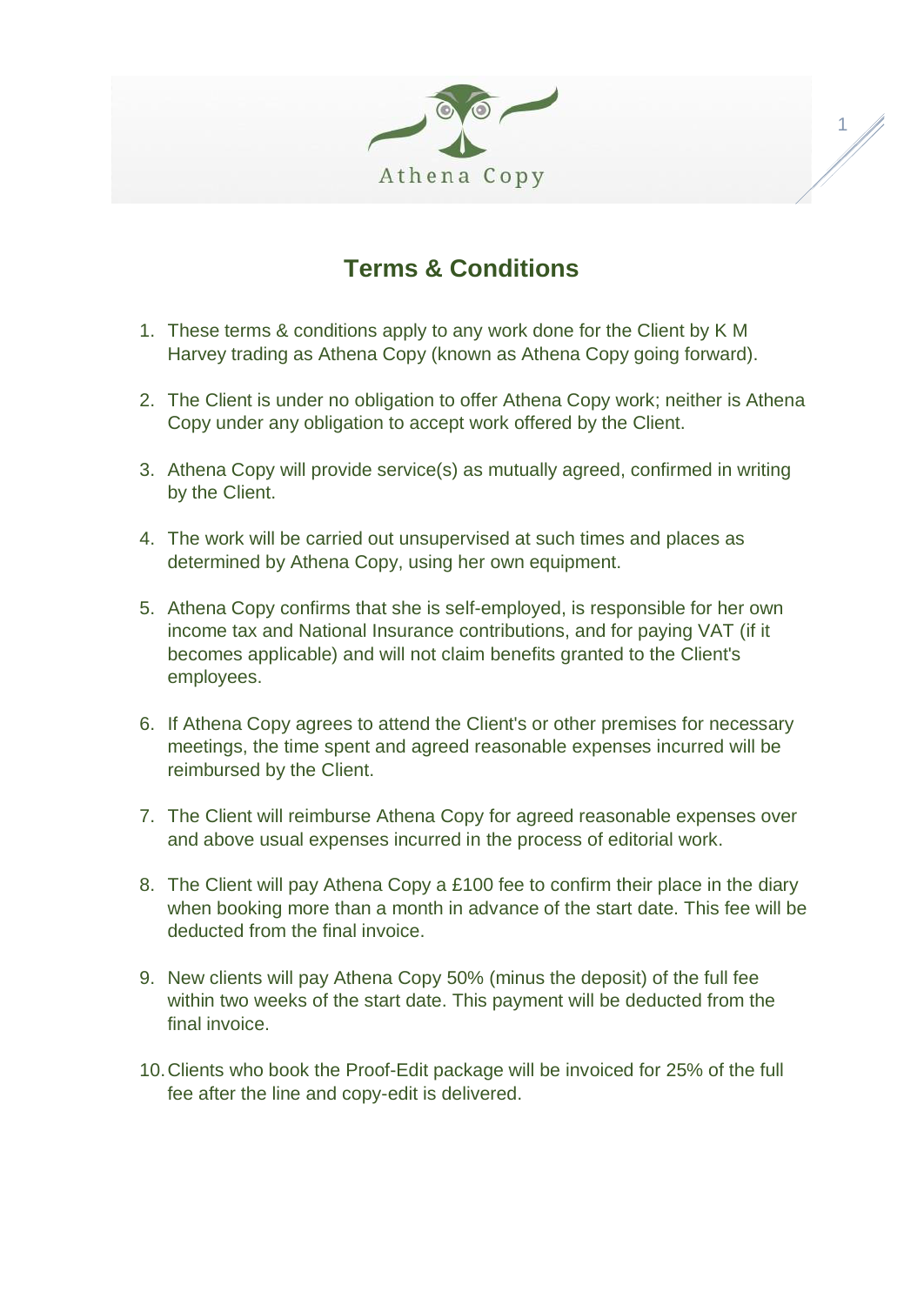

2

- 11.The completed work will be delivered on or before the date agreed, for the agreed fee, which will be based on the description of the work required and the brief, both supplied by the Client.
- 12.If, however, on receipt of the item to be worked on or at an early stage, it becomes apparent that significantly more work is required than had been anticipated in the preliminary discussion/brief, Athena Copy may renegotiate the fee and/or the deadline.
- 13.Similarly, if during the term of Athena Copy's work, additional tasks are requested by the Client, Athena Copy may renegotiate the fee and/or the deadline.
- 14.The deadline may also be renegotiated in the unlikely event of Athena Copy suffering serious disruption to her schedule e.g. family bereavement, severe illness, technical disaster.
- 15.Any content created by Athena Copy as part of the line editing/copyediting/proofreading process will become the copyright of the Client, unless otherwise agreed.
- 16.The nature and content of the work will be kept confidential and not made known to anyone other than the Client without prior written permission.
- 17.Athena Copy will raise any legal concerns that arise whilst carrying out the contracted service, but the Client is ultimately responsible for any legal issues that may arise from publishing their content.
- 18.Athena Copy will raise any concerns over factual errors that arise whilst carrying out the contracted service, but the Client is ultimately responsible for fact checking the content prior to publishing.
- 19.Every effort is made by Athena Copy to ensure that all errors and inconsistencies are corrected but perfection is not guaranteed.
- 20.Athena Copy will be available to answer queries on the editing and revisions process during and after the editing/proofreading work at no extra expense unless it leads to further work that falls outside of the original brief, such work will be charged at £25/hr or a new project fee will be negotiated.